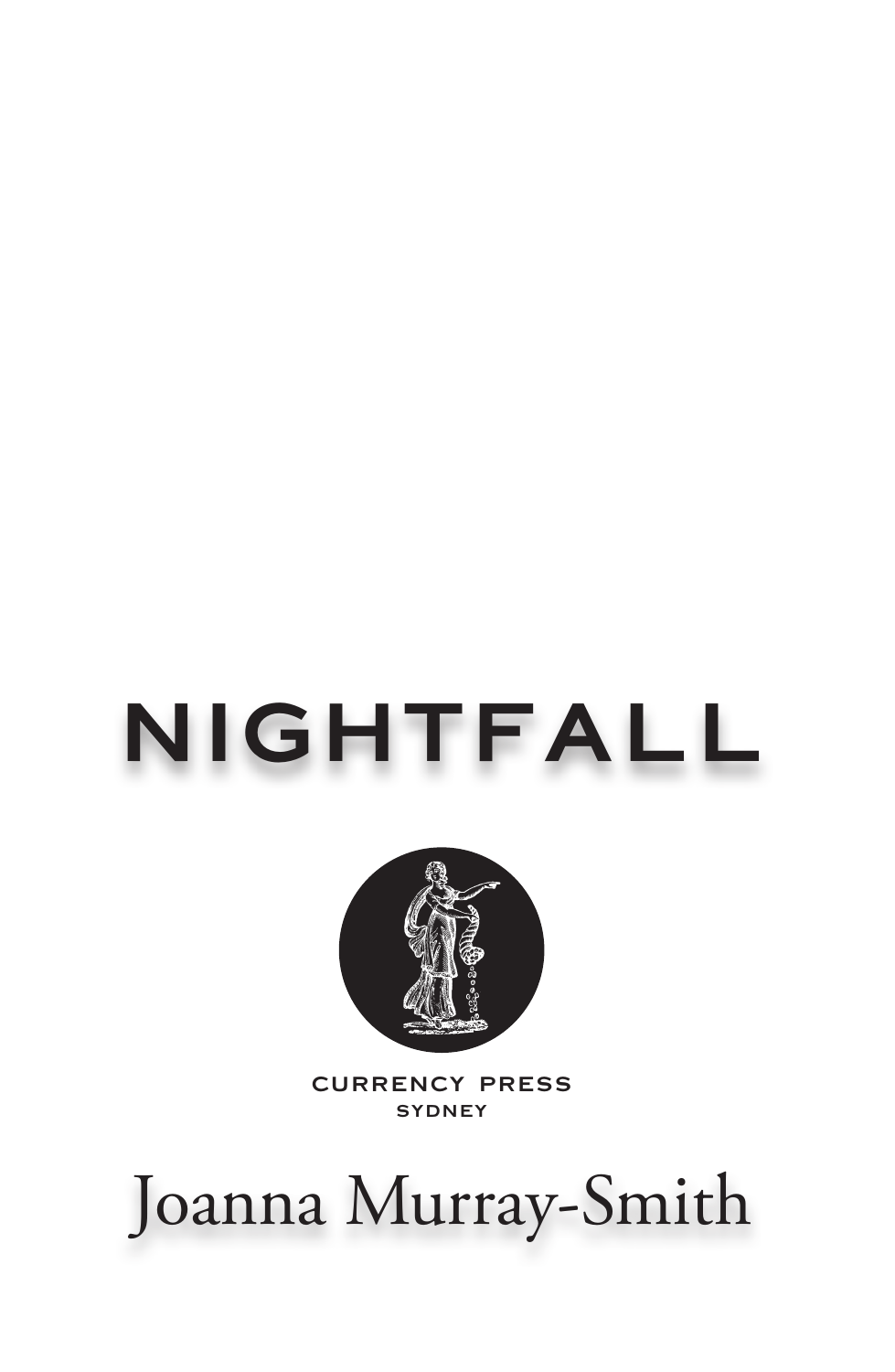First published in 1999 by Currency Press Pty Ltd, PO Box 2287, Strawberry Hills, NSW, 2012, Australia enquiries@currency.com.au www.currency.com.au in association with Playbox Theatre Centre, Melbourne.

This revised edition published in 2011.

Copyright © Joanna Murray-Smith, 2011.

Copying for Educational Purposes

The Australian *Copyright Act 1968* (Act) allows a maximum of one chapter or 10% of this book, whichever is the greater, to be copied by any educational institution for its educational purposes provided that that educational institution (or the body that administers it) has given a remuneration notice to Copyright Agency Limited (CAL) under the Act.

For details of the CAL licence for educational institutions contact CAL, Level 15/233 Castlereagh Street, Sydney, NSW, 2000; tel: within Australia; 1800 066 844 toll free; outside Australia 61 2 9394 7600; fax: 61 2 9394 7601; email: info@copyright.com.au

Copying for Other Purposes

Except as permitted under the Act, for example a fair dealing for the purposes of study, research, criticism or review, no part of this book may be reproduced, stored in a retrieval system, or transmitted in any form or by any means without prior written permission. All enquiries should be made to the publisher at the address above.

Any performance or public reading of *Nightfall* is forbidden unless a licence has been received from the authors' agent. The purchase of this book in no way gives the purchaser the right to perform the play in public, whether by means of a staged production or a reading. All applications for public performance should be addressed to the author care of Currency Press.

National Library of Australia CIP data:

Author: Murray-Smith, Joanna. Title: Nightfall / Joanna Murray-Smith. Edition: 2nd ed. ISBN: 9780868199191 (pbk.) Subjects: Drama. Dewey Number: A822.3 Printed by SOS Print + Media. Typeset by Currency Press. Cover design by Emma Vine, Currency Press.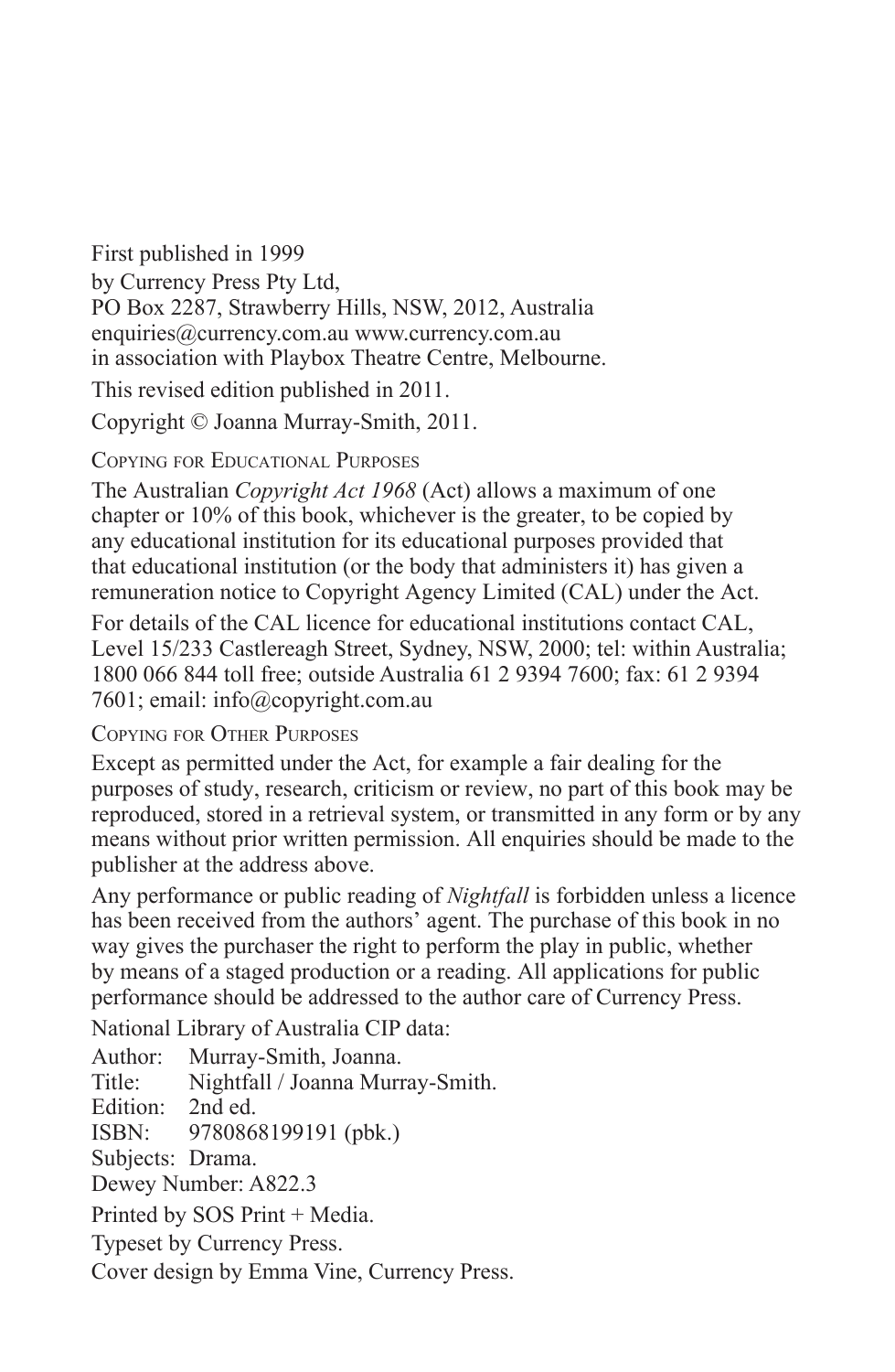## Contents

*Nightfall*

1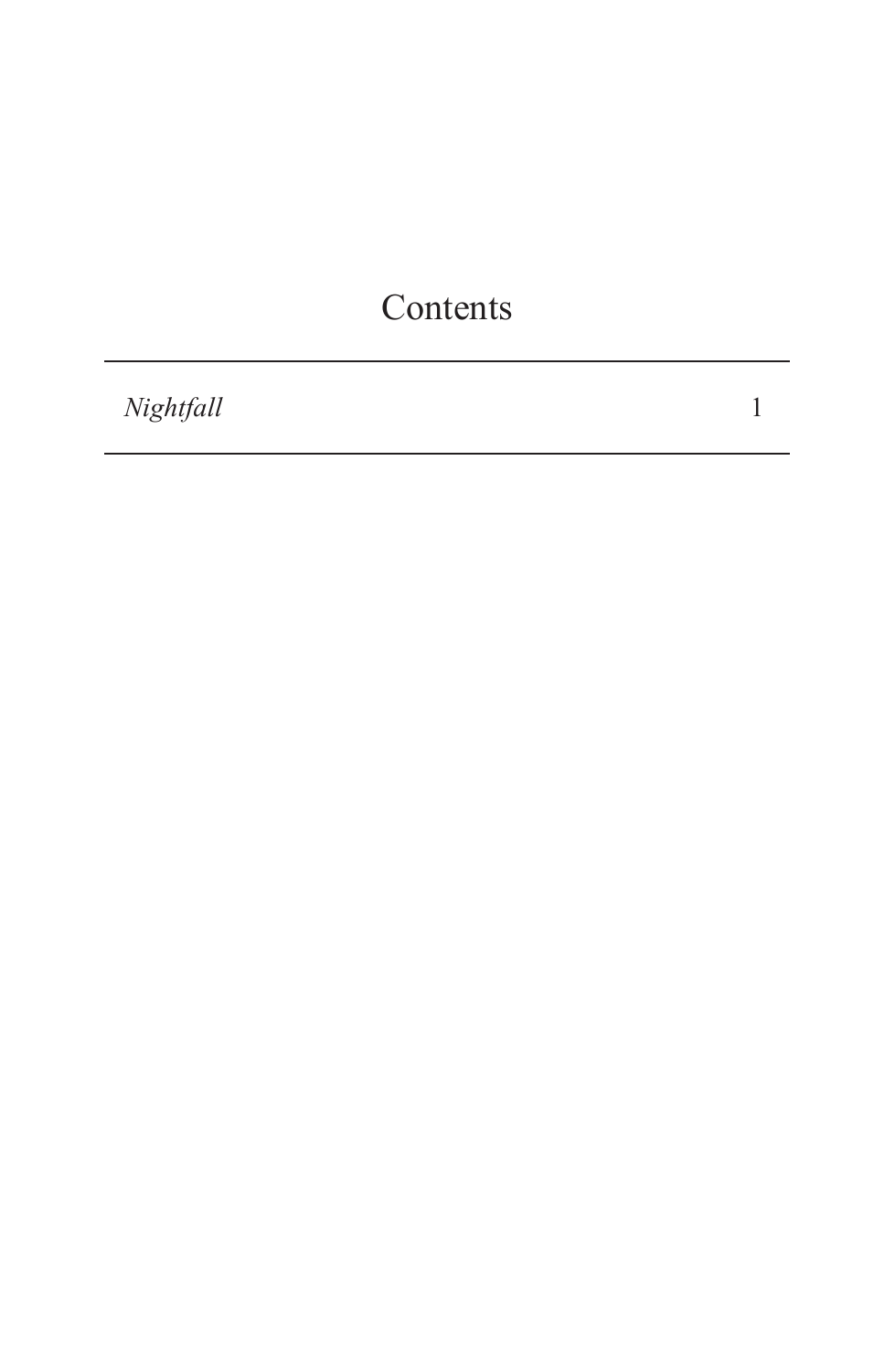For Sarah Jane Leigh And as always, for Raymond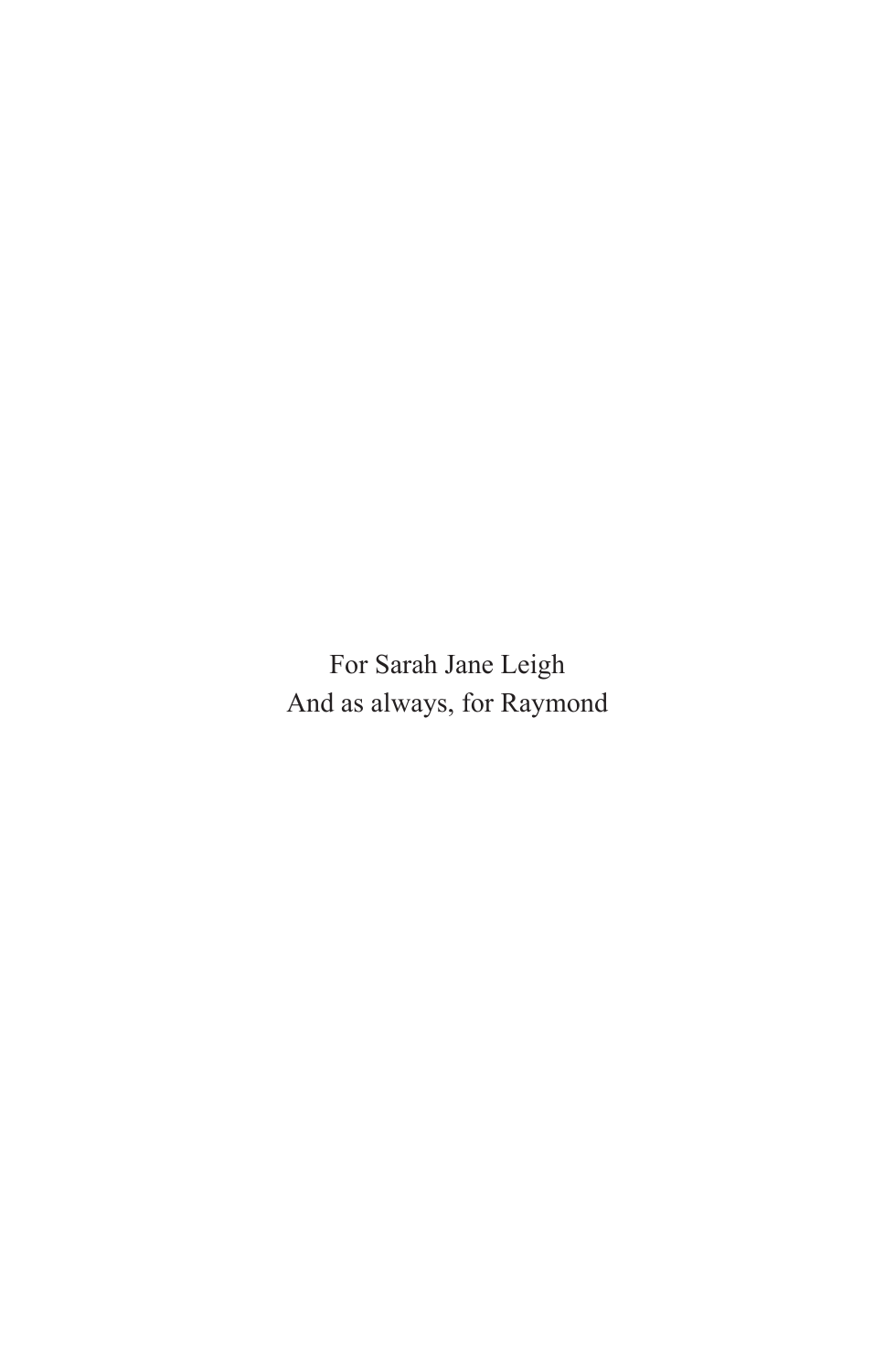#### **PLAYWRIGHT'S NOTE**

My thanks go to: Aubrey Mellor, Jenny Kemp, Jill Smith, Matt Cameron, Peter Manning, Ulu Grosbard, Kate Cherry, Helen Morse, Ian Scott, Margaret Mills, Margaret Cameron, Victoria Longley, Tom Healey, Tania Leong and all at Playbox; also to Katharine Brisbane and Currency.

Thanks also to Nita Murray-Smith and to Liz Mullinar and the many others who allowed me to share their memories.

Particular thanks to Raymond Gill for creative wisdom, and love more resilient than I deserve.

> *Joanna Murray-Smith October 1999*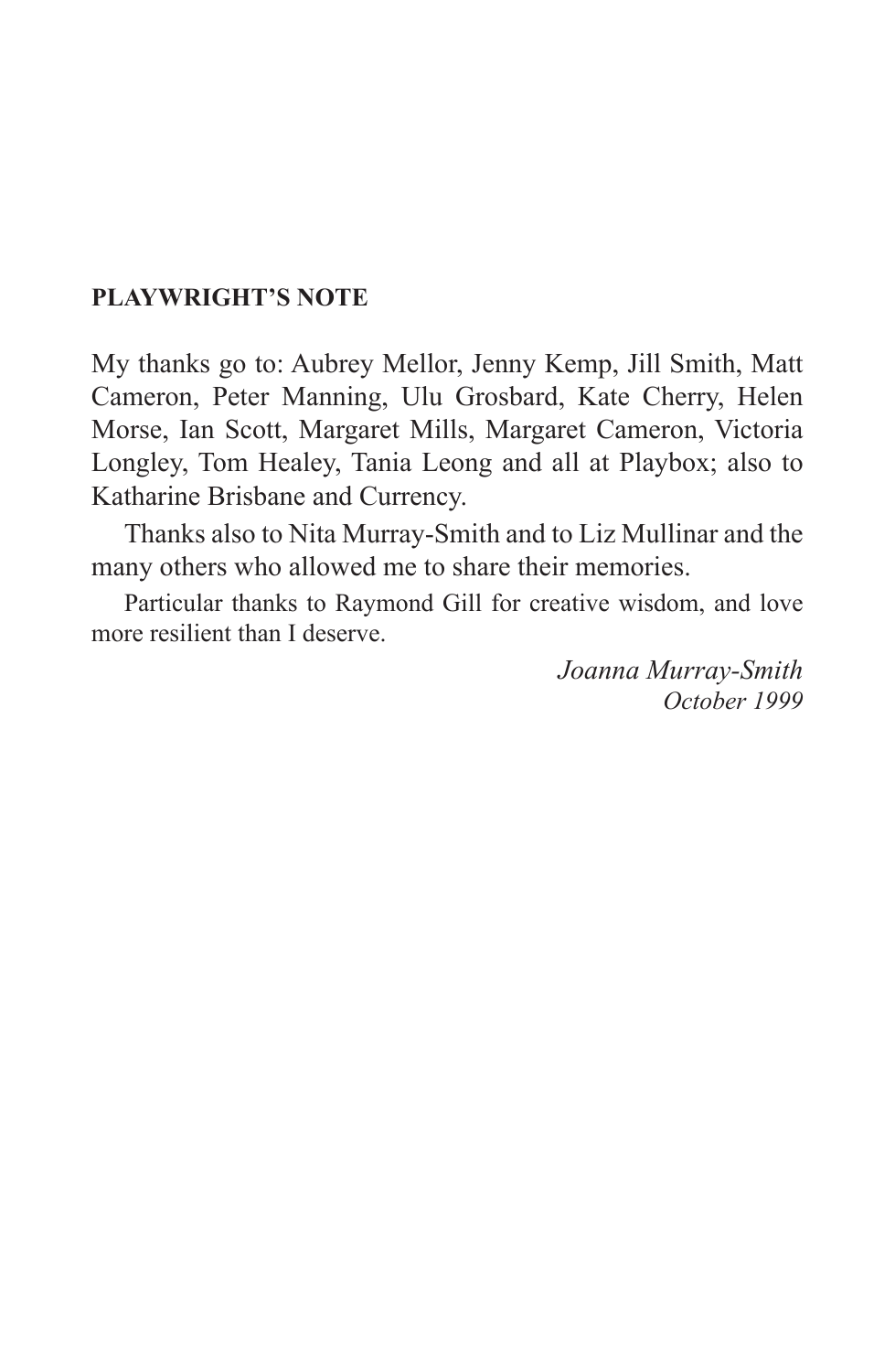*Nightfall* was first produced by Playbox Theatre Centre, Melbourne, at The C.U.B. Malthouse on 16 November 1999, with the following cast:

| EMILY.        | <b>Margaret Cameron</b> |
|---------------|-------------------------|
| <b>EDWARD</b> | Ian Scott               |
| <b>KATE</b>   | Victoria Longley        |

Director, Jenny Kemp Designer, Dale Ferguson Lighting Designer, Rachel Burke Composer, Elizabeth Drake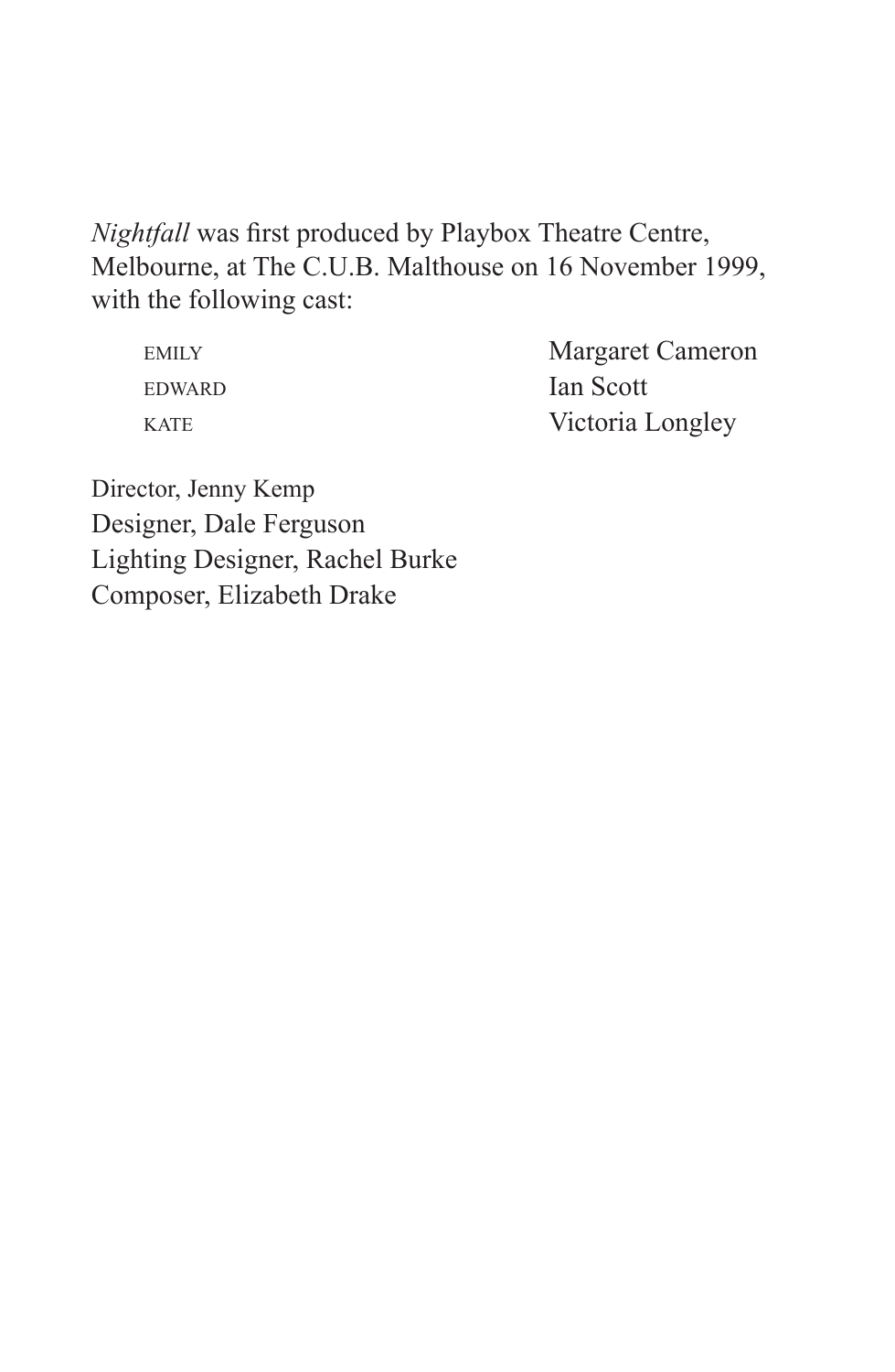### **CHARACTERS**

emily kingsley, a beautiful woman in her 50s edward kingsley, an attractive, dignified-looking man in his 50s kate saskell, a woman between 35 and 45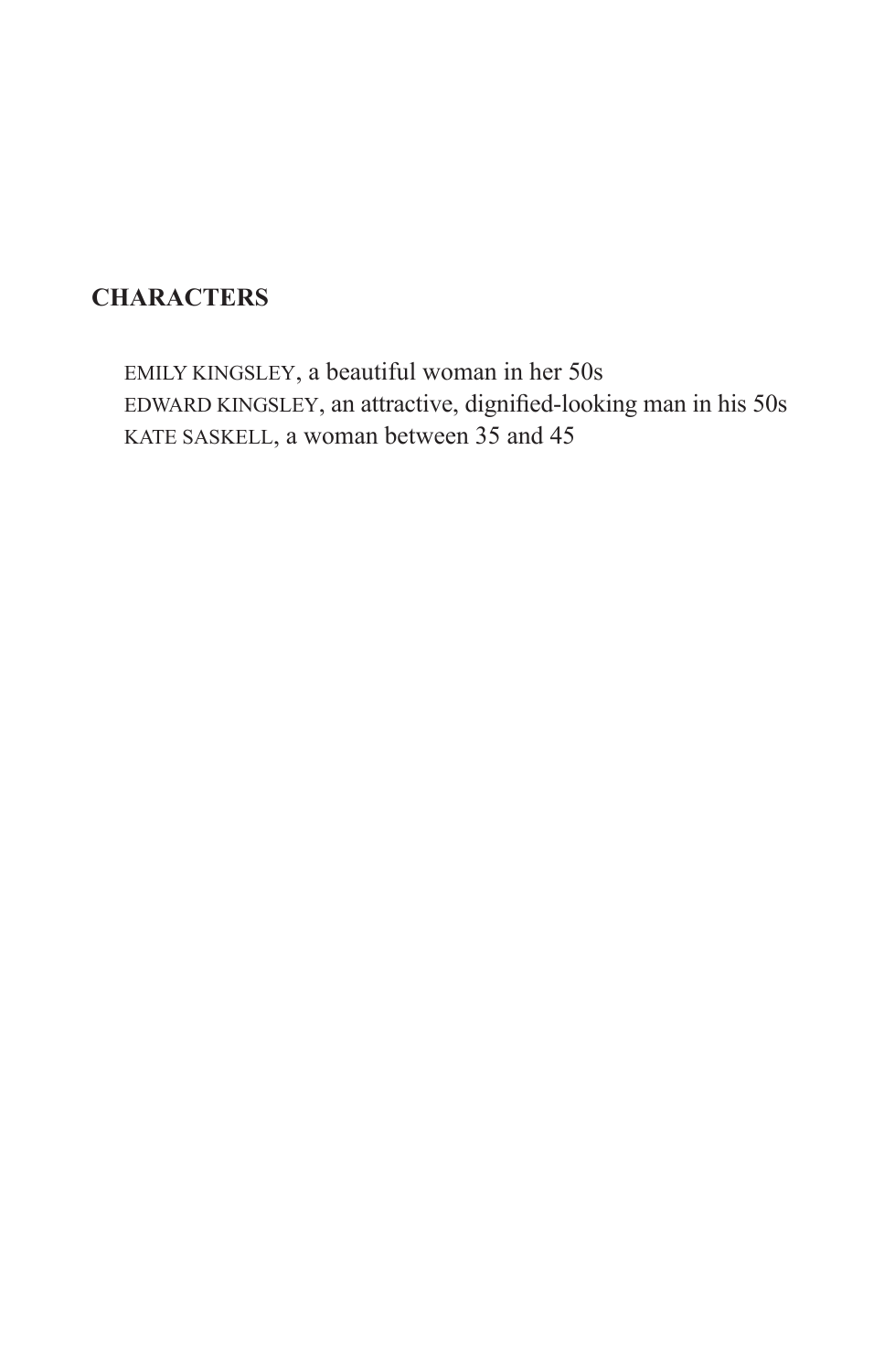*The setting for the play should exaggerate the strangeness of the proceedings by virtue of its naturalism. The sitting room and front foyer of a large English-style suburban house. The house is decorated in a tasteful, restrained English style: lamps, chintzy sofas, landscape paintings, books. The front door has a window beside it, but the large windows look out into the back garden. The house has an air of shabby grandeur.* emily kingsley *is a still beautiful woman. She has a fragile weariness to her—her spirit has been crushed by her sensitivity to life.*  EDWARD is determined to survive life for both of them. She depends *upon him. He depends upon her depending on him.* 

*As the play opens, there is an air of expectancy and excitement to*  edward *and* emily*. They are playing a familiar game.*

emily: Door. Child. Nightfall.

edward: Door. Child. Nightfall.

emily: Exactly!

EDWARD: A child comes to the door. It's nightfall.

emily: Yes!

EDWARD: A child comes to the door. It's nightfall. Inside... Inside a man and a woman wait.

emily: Yes!

EDWARD: It's nightfall. The doorbell rings. They open the door. On the porch stands a young woman.

emily: Yes! Yes!

 $EDWARD:$  They usher her inside. She is—she is—so—so extraordinarily—They can't quite believe—Her hair is the colour of—No. No. Too dangerous. A door. A child. Nightfall. That's as much as one can—

emily: I wish you could—I wish you could finish the story. But you can't. Not yet. Not yet.

EDWARD: It's five forty-five. It's five forty-five. Not long now. Another? emily: Yes—

*He pours them both a new drink, handing one to her as the dialogue continues.*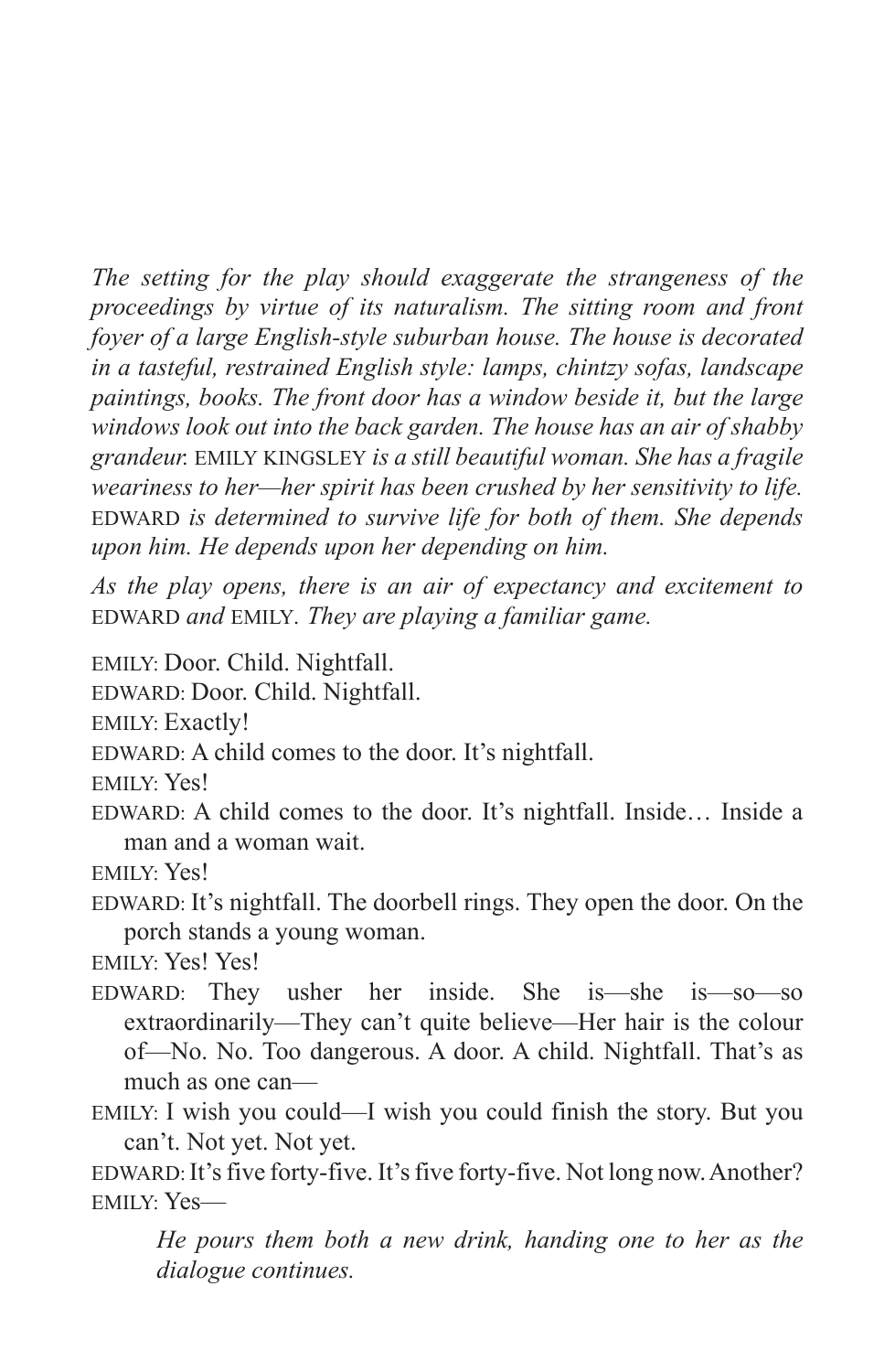edward: A scotch. Two parents. A clock.

emily: A mother and a father drink a scotch while they watch a clock. edward: Yes—

- emily: A mother and a father wait for—A mother and a father watch a clock, believing that at six o'clock—it might—things might—
- edward: You forgot the scotch. [*Beat.*] Yes. Yes. It might be—it could be over—
- emily: Is it ever over?
- edward: It might be over—
- emily: If things are—If—There's a lot to be—Who knows?
- edward: To pick up the phone. [*Beat.*] To hear her voice. [*Beat.*] It's looking up!
- emily: [*delighted*] It's looking up! I feel—suddenly I feel—I'm scared to say it—as if I'm—
- edward: Moving—
- emily: Yes! Yes! I'm so used to walking an inch at a time, a tiny step and after that another one, never looking further than an inch ahead. And suddenly I feel like running!
- edward: Yes!
- emily: I feel like finding a beach, a deserted beach, and just running in bare feet—No! No! Running *naked*!

edward *laughs.*

And howling like a banshee, nipples erect!

EDWARD: Let's do it!

emily: Can you imagine? Betty and Al Baillieau out walking Fromage and running to the book club, the new Isabel Allende in hand, with the news that they saw Emily and Ed Kingsley at the beach running completely naked!

*They laugh.*

And everyone will say: It's Emily! She's sick again! She's flipped! EDWARD: Maybe we'll start something. A call to arms. The downing of

whipper-snippers along the cul de sacs.

emily: The revolt of the aging suburbanites—

EDWARD: Or the Age of the revolting suburbanites—

emily *pulls herself back from her laughter.*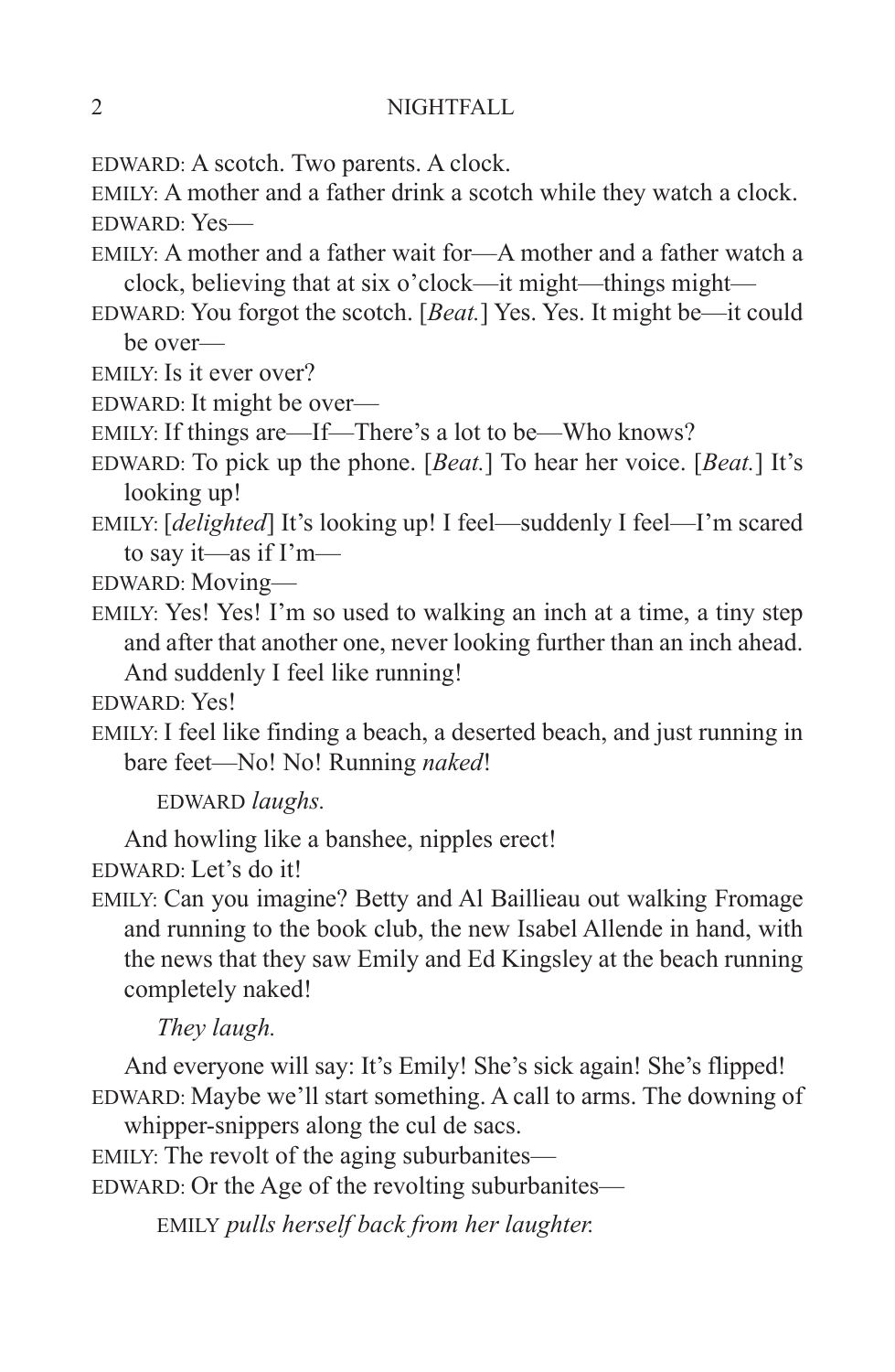emily: [*thoughtfully*] Imagine if we all—if all of us—if we told each other the truth—

 $EDWARD$  The truth about—

emily: If we told the McIntyres that we thought them nice people, but not very bright—If we told Rod and Meg that sometimes—in the middle of their slide nights on Vietnam—we just feel—desolate.

- EDWARD: Well, no. No. We don't tell them and they don't tell us. And thank God for that.
- emily: But don't you sometimes think it would be interesting—just *interesting*—to know what it is they—inside their houses—what they—

edward: No.

emily: And perhaps somehow—if we said things—not cruel things but somehow—*immediate*—If we said these things, we might not feel so—so—exhausted.

EDWARD: We agree—at a certain point, to oblige a contract—

emily: A contract of—

EDWARD: *Yes*. Of allowing others the same degree of delusion as one might wish for oneself.

emily: [*thoughtfully*] I did not. No. I made no such agreement.

edward: It's getting—

emily: [*resigned that he will not meet her*] The light is fading—

EDWARD: Darkness is falling—

emily: It's five fifty—Can you? Did you? You left the gates open?

edward: I left them—

emily: Are you sure?

edward: Yes—It's almost dark. It's almost—

emily: Can you hear something?

edward: Can I—?

emily: I thought I heard—tyres on gravel—

edward: No. No, Emily.

emily: Tyres on gravel.

edward: [*firmly*] No. [*Beat*.] You know, I had a dream last night that I had been living in a world without sound—

emily: Without—

EDWARD: The world had gone silent: cars driving through gravel, wind through birches, doorbells, party-goers: not a whisper. I lay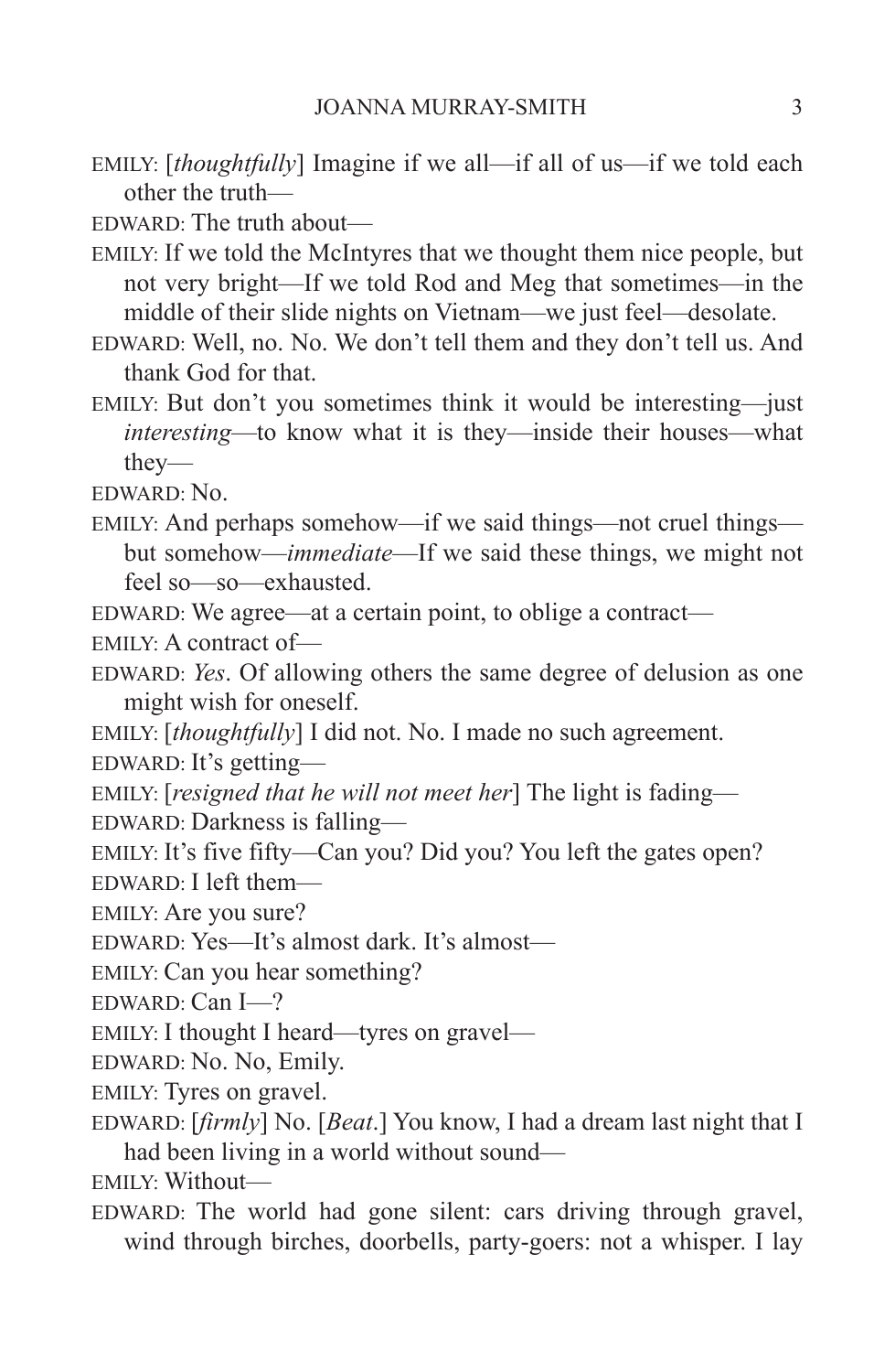in a state of—it was most peculiar—I lay without feeling. In a kind of vacuum. I wondered, for a moment if this was death—to be somehow conscious but without feeling. And then suddenly, the noise started. Earth music.

- emily: The sound of tyres on gravel. If ordinary noises—cars tooting, trees blowing, builders building—if ordinary noises sounded like Mozart, do you suppose we'd play records of tooting and banging and blowing? Do you suppose we'd seek out 'earth music'?
- edward: Tyres on gravel? I think so.
- emily: [*gravely*] *Make me happy*. [*Beat. Lightly, brightly*] Tell me again about the call—
- EDWARD: I've told you—
- emily: Just tell me again—To fill in time—To make me happy—
- edward: I said—
- EMILY: No. No. Set the scene. You were—
- edward: You know all that—
- emily: Just start from the—Pretend you never—A sofa. A phone call. A daughter.
- EDWARD: I was reading on the sofa. You were in the garden with thingo—what's his—looking at the limes. It was lunchtime. The phone went. I lifted the receiver and said: Kingsleys. She said: Hello.
- emily: Just—no—Just hello?
- edward: Yes. She was waiting for me to—But for a second I couldn't place—
- emily: You couldn't place her—?!
- EDWARD: You spend years coveting something, coveting something and then when you get it, sometimes you cannot recognise it. You're so used to the imagining. [*Beat.*] I heard her voice and I thought: I know it but—
- emily: Not to know your daughter's—
- edward: I said: Cora. She said: Hello, Dad. I said: Cora—again, I think. I needed to be sure, although of course in saying 'Dad', well, it was obvious. I said: Where are you? She said: In the city. I don't think I said anything then. And she said: I'd like to see you. I think I just said: Yes. She said: If it's all right, perhaps Sunday late afternoon. I said: I'll come and get you. She said: No. I'll come to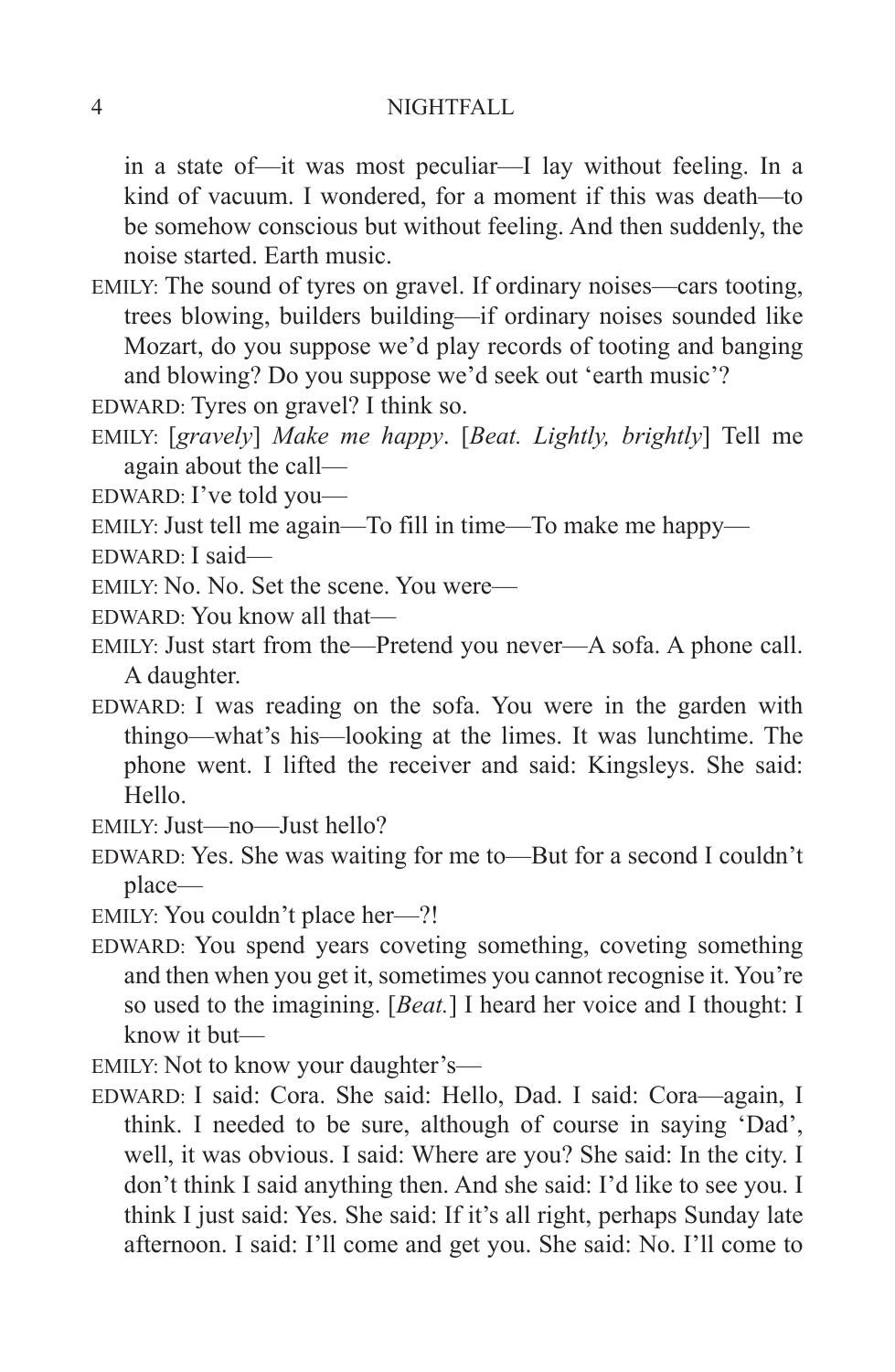you. I think I said: Where? Where? And she said—very quickly:

No. No. Let's not. Let's talk on Sunday. Before dark.

emily: Before dark—

EDWARD: That's right. So I said: Sixish then? And she said: Yes.

emily: And then—

EDWARD: The phone went dead. She said: Before dark—

emily: Before dark—

EDWARD: That's right. So I said: Sixish then? And she said: Yes.

emily: And then—?

EDWARD: The phone went dead.

*Pause as they take it in.*

emily: [*nervously*] She *will* come?

edward: We have to presume—

emily: [*with the shadow of terror*] She will come?

- EDWARD: Why would she—That's what I keep asking myself—why would she—make the call?
- emily: That's right—that's right—
- EDWARD: All those nights, we lay—

emily: [*quietly*] Don't—

- edward: Just to—just to see her. Remember how we'd sit in the windows of cafes—And say: Just a glimpse would somehow. Somehow we'd make do. We'd—just a glimpse. And we talked about how the physical has somehow been denied in modern—All the emphasis on the spiritual and yet to *see* something in an actual physical form. To see the flesh. One never quite gets over it. We sat in cafe windows. We always sat in windows. For years we've been explaining to maitre d's—
- emily: The importance of a window. [*Beat.*] Tell me something. Who were we *before*—?

edward: Before?

emily: Yes. Who were we—?

- EDWARD: All parents have moments when they ask themselves what they once were.
- emily: Don't they just grow into their new selves? Don't they just accept destiny without looking over their shoulders?
- EDWARD: We all have moments—they just occur—wherever—at the ATM, tying up the papers on rubbish day, buying capers at the